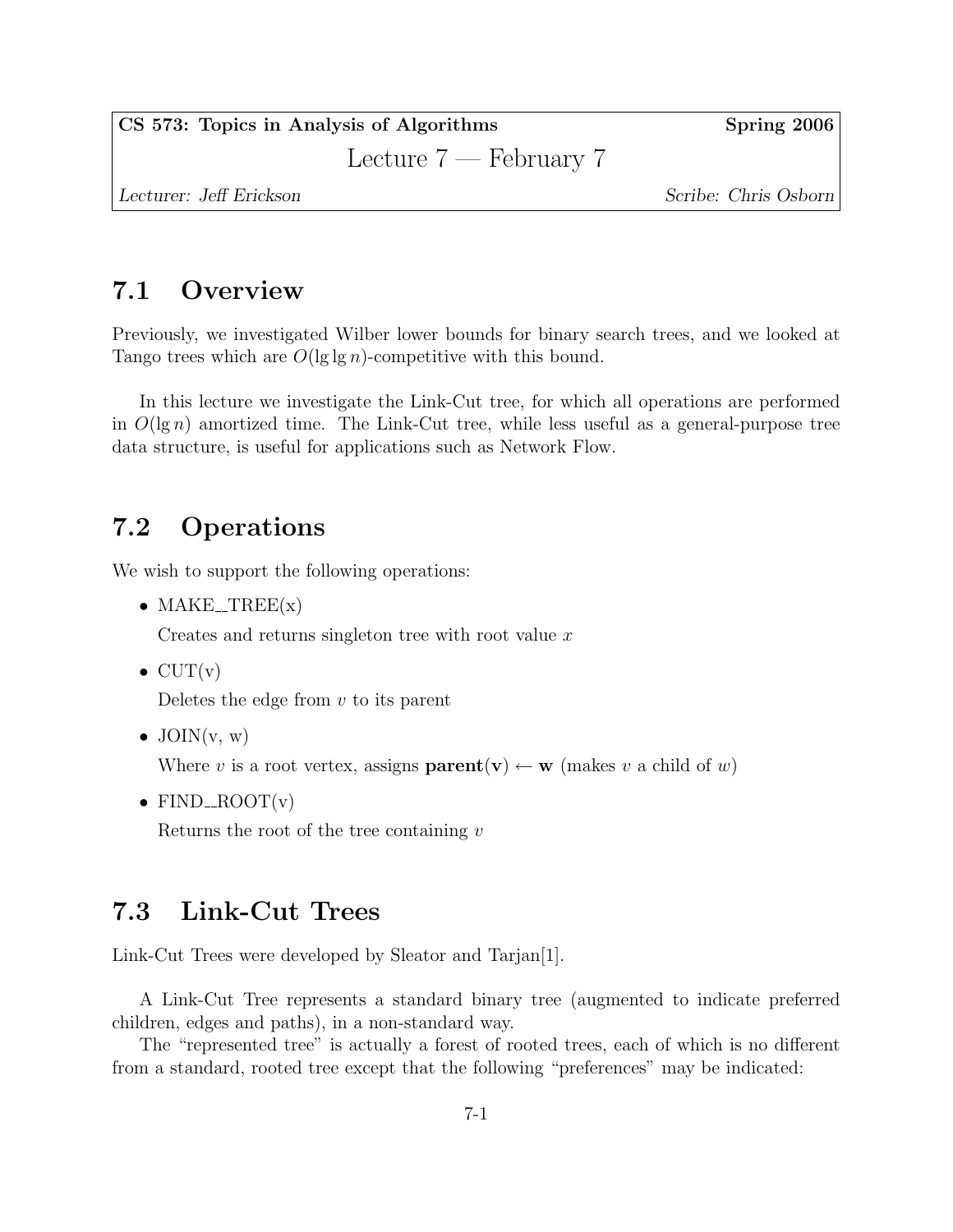- A node may "prefer" one of its children. The child becomes a preferred child.
- An edge between a parent and a *preferred child* is a **preferred edge**.
- A path containing only *preferred edges* is a **preferred path**. May be a single vertex.

Usually, we are interested in what happens to the represented tree, so we will often first indicate how a particular operation would be performed on the represented tree, and then explain how such an operation is carried out in the Link-Cut Tree.

Link-Cut Trees are defined as follows:

- A path tree is a tree representing some **preferred path** in the *represented tree*. The underlying data structure is a splay tree containing all nodes of the preferred path, keyed by their depth in the represented tree.
- A Link-Cut tree is a decomposition of the *represented tree* into *preferred paths*, such that each preferred path is represented by a corresponding path tree.
- The root node of each *path tree* has a unidirectional **path pointer** to its parent node in whatever path tree the parent node resides.



Table 7.1. On the left, a represented tree, with preferred edges in red. On the right, the corresponding Link-Cut Tree. Path-parent pointers are dotted.

## 7.4 Operations on Link-Cut Trees

All Link-Cut tree operations call a function  $\text{Access}(v)$  to do the majority of the work.

 $\text{Access}(v)$  reorganizes the *represented tree* so that v is on the preferred path containing the root, and makes  $v$  the root of its *path tree* in the Link-Cut Tree.

To accomplish this, Access first removes the "preference" from any preferred edge adjacent to  $v$  and one of  $v$ 's children.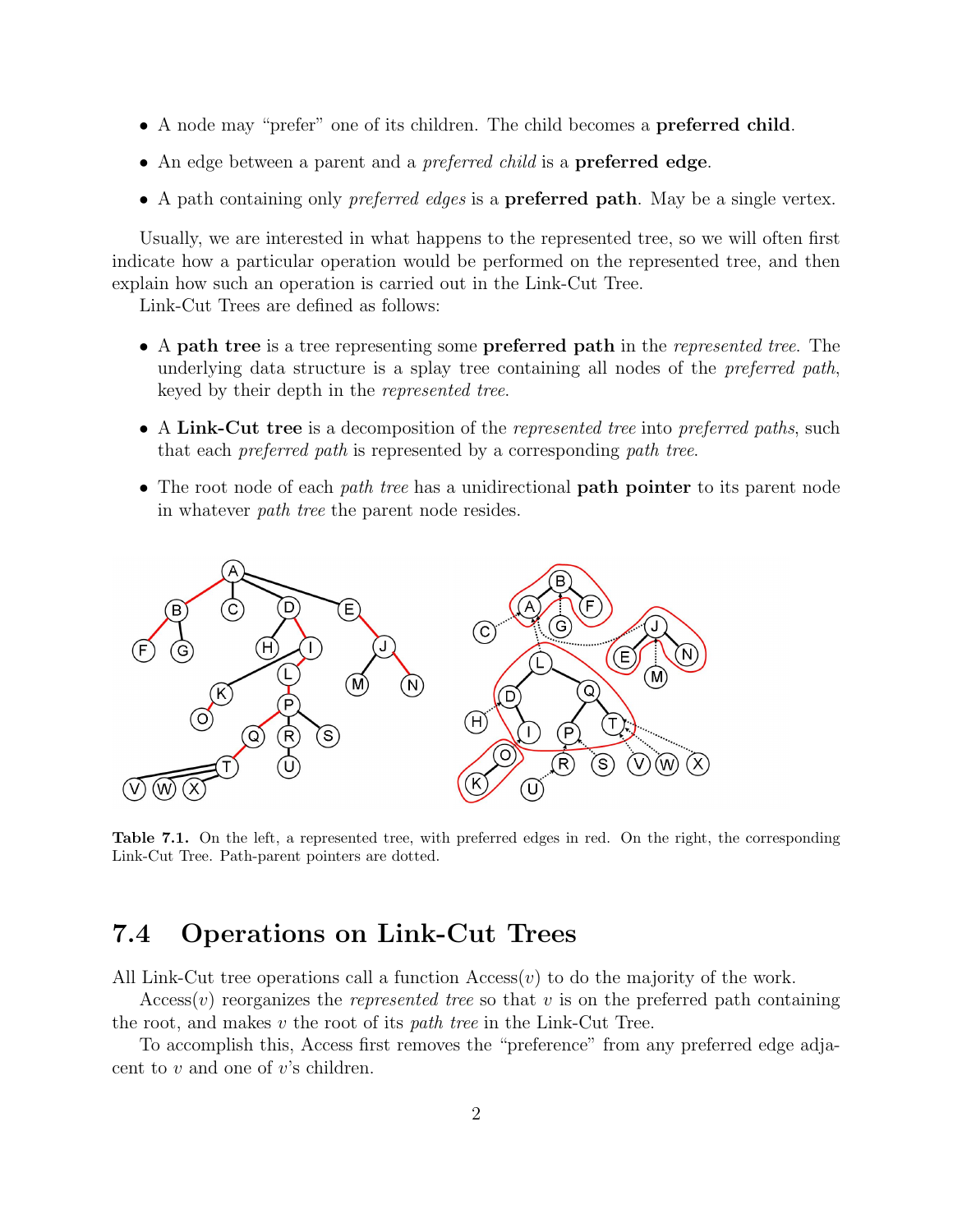Then, Access climbs up the tree to the root, at each vertex w updating w's preferred edge to be that which extends the preferred path containing v. The process terminates when  $w$ is the root, and w's preferred edge has been updated.

Here is the pseudocode for Access:

```
Splay(v) // in its path tree
// Remove v's preferred child
pathparent(right(v)) \leftarrow v\text{right}(v) \leftarrow \text{Null}v_t \leftarrow vwhile v_t \neq \text{root}w \leftarrow \textbf{pathparent}(v_t)\mathrm{Splay}(w)// Update w's preferred child
       pathparent(right(w)) \leftarrow w\text{right}(w) \leftarrow v_t\text{pathparent}(v_t) \leftarrow \text{Null}v_t \leftarrow w\text{Splay}(v)
```
Note that when we splay some vertex v within its path tree  $T$ , v becomes the root of  $T$ . Because T is keyed by depth, the right subtree W of v now contains all vertices  $w \in (W \subset T)$ for which  $depth(w) > depth(v)$ . And these vertices w are precisely those which are deeper than v in the preferred path T containing v. W contains the vertices that we desire to "cut" off" from the preferred path.

To remove the vertices in W from T, we first set pathparent(right(v)) to v. This means that W is now its **own** preferred path, with "path parent"  $v$ .

Lastly, we set right(v) to point to the **new** preferred path, and set the "path parent" of the root of that path to Null.

The code at the beginning is a special case of the code in the loop, where we "unprefer" a preferred edge but do not "prefer" any new edge.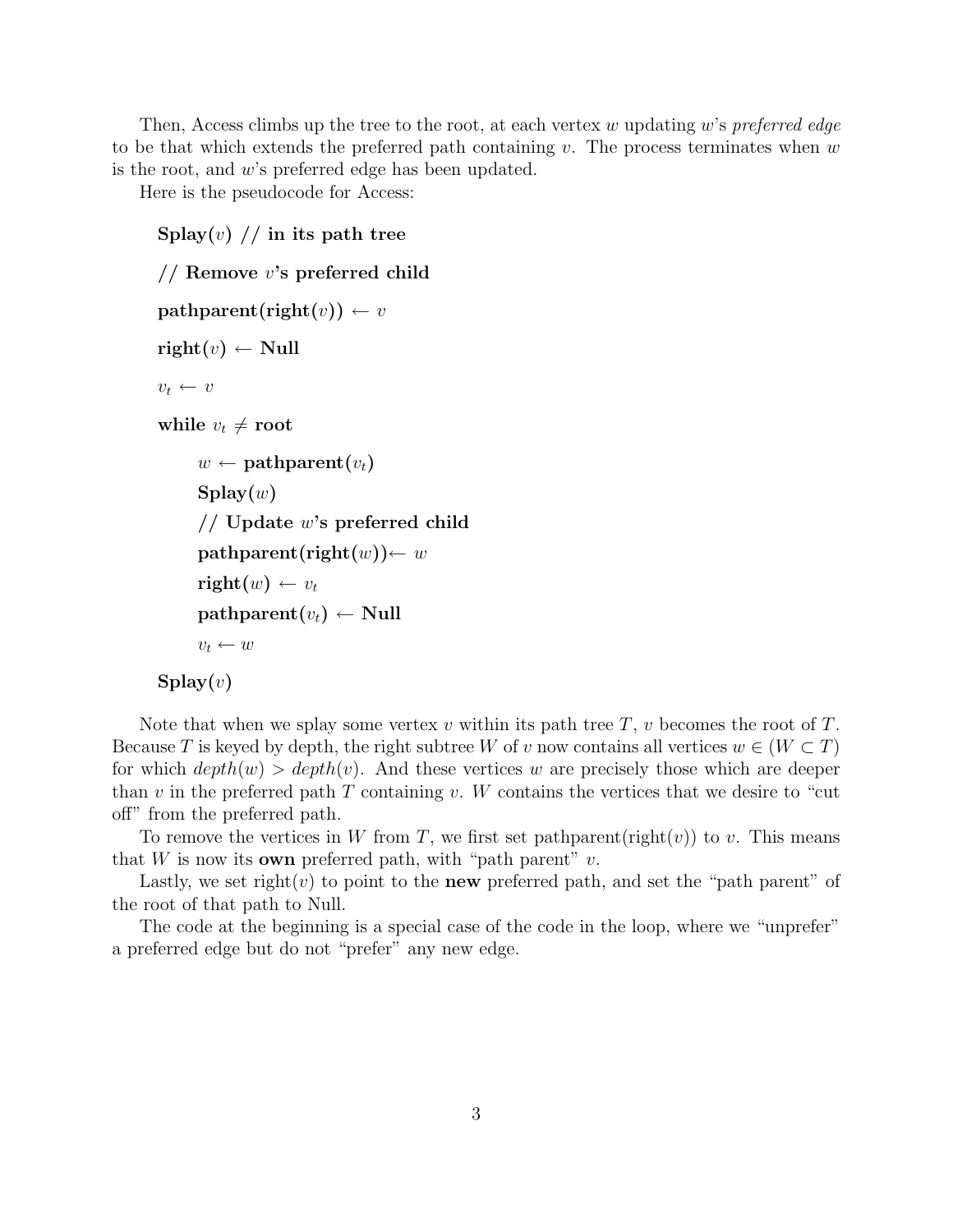## 7.5 More Pseudocode

7.5.1 Cut

 $Cut(v)$ 

 $\mathrm{Access}(v)$  $left(v) \leftarrow$  Null

The call to Access puts  $v$  in a preferred path  $T$ , containing the root of the Link-Cut Tree. Further,  $v$  is at the root of  $T$ . Thus, any vertices that are shallower than  $v$  in  $T$  are in the left subtree of v. We therefore achieve a cut by setting left $(v) \leftarrow$  Null.

#### 7.5.2 Join

```
\text{Join}(v, w)
```

```
\mathrm{Access}(v)\mathrm{Access}(w)left(v) \leftarrow w
```
The first call to Access puts  $v$  in a preferred path. The second call makes  $w$  the root of a preferred path T, also containing v. By setting  $left(v$ ) to w, we make v a child of w.

#### 7.5.3 FindRoot

```
FindRoot(v)\mathrm{Access}(v)while left(v) \neq Null
             v \leftarrow \text{left}(v)\text{Splay}(v)Return(v)
```
Note the root of  $v$  will be in the same path tree as  $v$  after Access is called. Furthermore, the root will be the leftmost node in that path tree.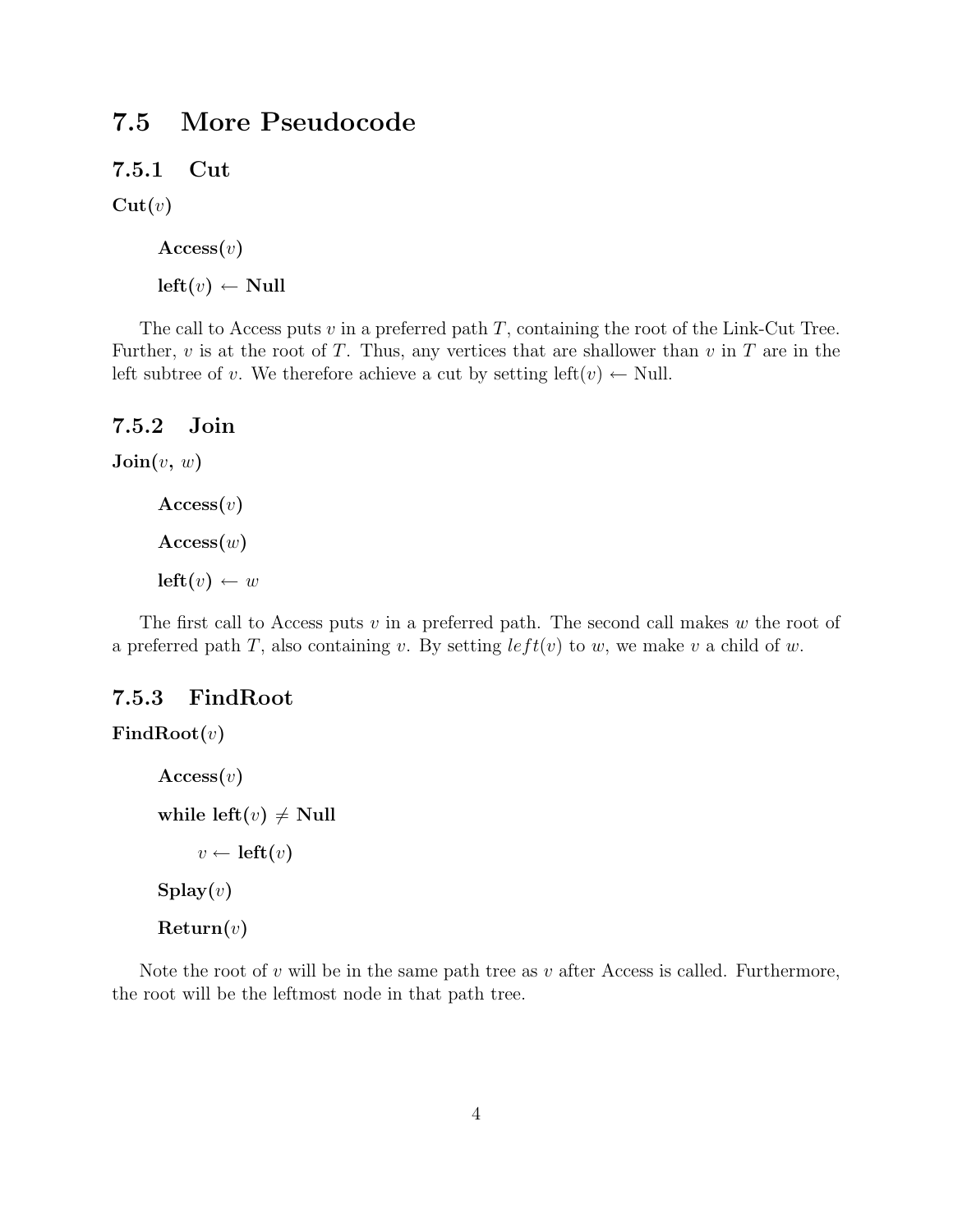### 7.6 Heavy-Light Decomposition

The run-time complexity of every function we have documented is dominated by the complexity of Access. We aim to show that Access has run-time complexity  $O((\lg n)^2)$ .

Since Access works by iteratively splaying, where each splay is done in  $O(\lg n)$  time, it suffices to show that the number of splays is  $O(\lg n)$ .

Let  $size(v)$  be the number of nodes in the subtree rooted at v.

**Definition** An edge from parent p to child v is **heavy** if  $size(v) > \frac{1}{2}$  $\frac{1}{2}$ size(p), light otherwise.

Let lightdepth(v) be the number of light edges from in the path from v to its root.

Note that  $lightdepth(v) \leq \lg n$ : suppose that the tree contains n vertices. Let m be a lower-bound on n, which starts at 1, counting only v. Now we traverse the path taken by Access, starting at  $v$  and ending at the root. Each time we take a light edge, the value of  $m$  must at least double. Therefore, after only a logarithmic number of light-edge traversals, we have  $m > n$ .

So the analysis is as follows:

#edges that become preferred

 $\leq$  #light edges pref. + #heavy edges pref.  $\leq$  lg  $n + \text{\#heavy edges prefix}$ 

Over a series of m calls to Access:

total  $#$  heavy edges that become pref.

|        | $\le$ total #heavy edges that become <u>un</u> -pref. $+(n-1)$ |
|--------|----------------------------------------------------------------|
| $\leq$ | total # light edges that become pref. $+(n-1)$                 |
| $\leq$ | $m \lg n + n - 1$                                              |

Thus, the total number of prefered edges changes is  $O(m \lg n + n)$ , and the amoritized number of prefered edge changes per call to Access is  $O(\lg n)$ .

This completes the  $O((\lg n)^2)$  bound.

## 7.7 Improving the Bound to  $O(\lg n)$

We can do even better and achieve an amortized cost of  $O(\lg n)$ . To do so, we show that the amortized cost of switching a preferred child is actually  $O(1)$ . We use the potential method.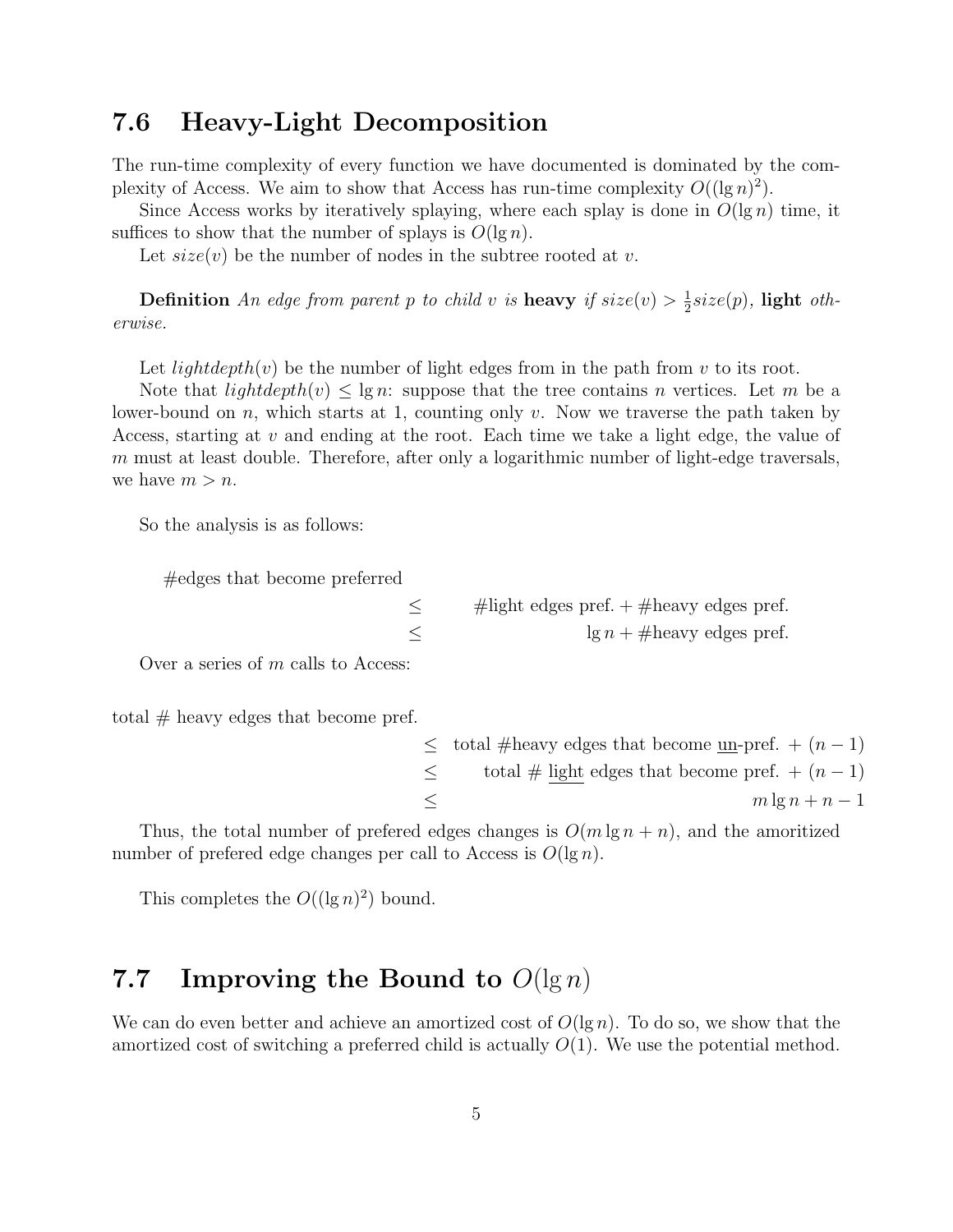Let  $s(v) = #$  of nodes in v's subtree in T (path tree). Let  $\Phi(T) = \sum_{v \in T} \lg s(v)$ .

The Access Lemma tells us that the amortized cost of a splay is bounded by:

$$
3\lg(size(root(v))) - 3\lg(size(v)) + 1
$$

Note that after splaying v, v is joined to its path-parent w, and we have that  $size(w)$  $size(v).$ 

This results in a telescoping sum, bounded by:

 $3 \lg n - 3 \lg \text{size}(v) + O(\text{#pref. edge changes})$ 

The last term is  $O(\lg n)$ , so the result is an amortized  $O(\lg n)$  bound.